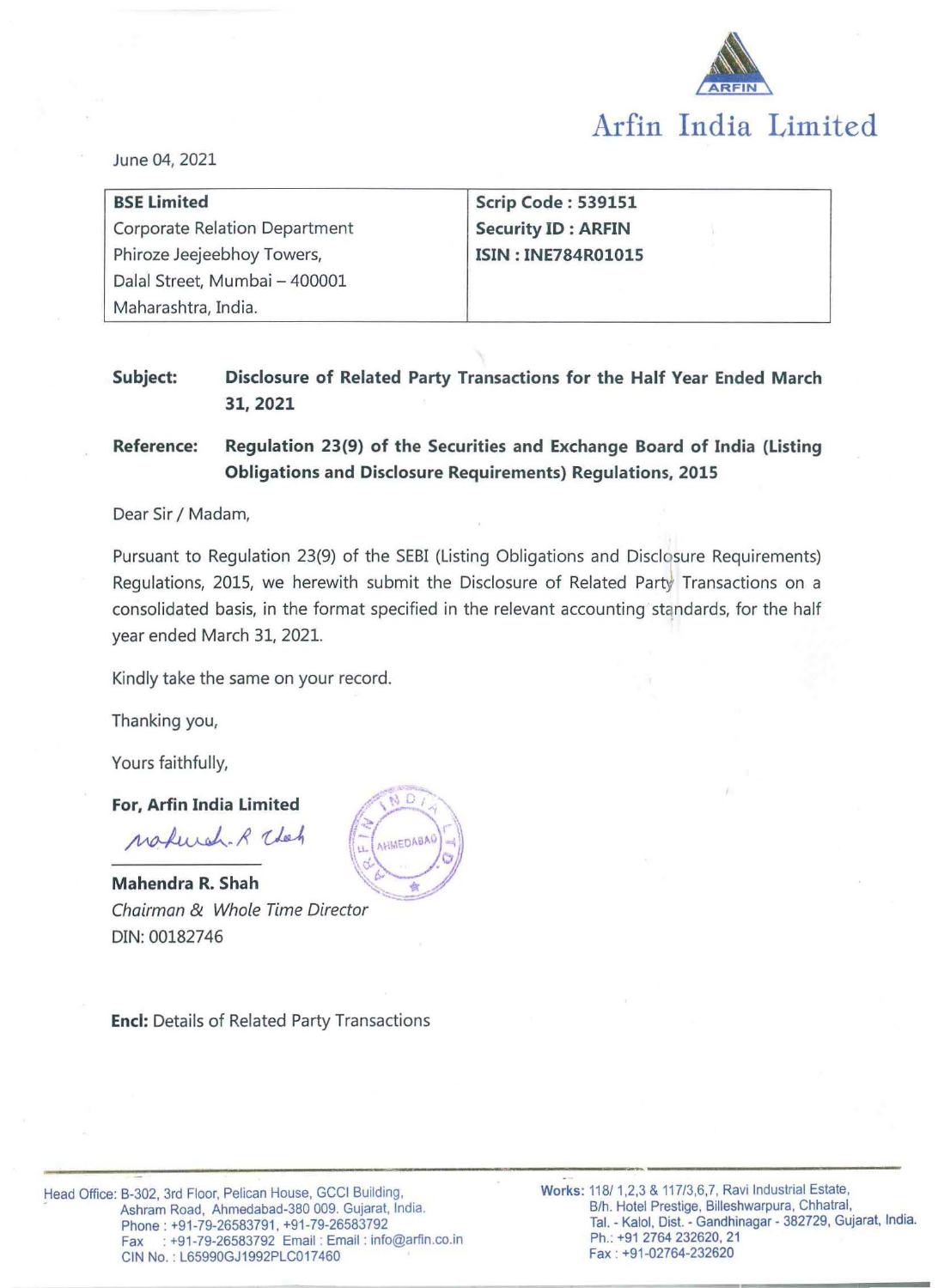# **RELATED PARTY DISCLOSURE FOR THE HALF YEAR ENDED ON MARCH 31, 2021 AS PER INDIAN ACCOUNTING STANDARD-24**

## **A. NAMES OF AND RELATIONSHIP WITH RELATED PARTIES**

#### **1. Key Management Personnel (KMPs)**

- $\rightarrow$  Mr. Mahendra R. Shah Executive Chairman & Whole Time Director
- $\rightarrow$  Mr. Jatin M. Shah Managing Director
- $\rightarrow$  Mrs. Pushpa M. Shah Executive Director

### 2. Relatives of Key Management Personnel (KMPs)

 $\rightarrow$  Mrs. Rani Jatin Shah - Spouse of Managing Director

## **3. Independent Directors** (IDs)

- $\rightarrow$  Mr. Mukesh Shankerlal Chowdhary Non-Executive Independent Director
- $\rightarrow$  Mr. Hardik Shantilal Hundia Non-Executive Independent Director
- $\rightarrow$  Mr. Jitendra Shankerlal Shah Non-Executive Independent Director

### **4. Entities Controlled by Directors or their Relatives**

- $\rightarrow$  Krish Ferro Industries Private Limited Sister Concern
- $\rightarrow$  Mahendra Corporation Sister Concern
- $\rightarrow$  \*Arfin Alucop Private Limited Sister Concern \*Arfin Alucop Private Limited is related party upto December 11, 2020 only.

# (I) **DETAILS OF TRANSACTIONS WITH RELATED PARTIES FOR THE HALF YEAR ENDED ON MARCH 31, 2021**

|                                                    | ₹ in Lakhs                                 |                                                                                          |                   |  |
|----------------------------------------------------|--------------------------------------------|------------------------------------------------------------------------------------------|-------------------|--|
| <b>TRANSACTIONS WITH</b><br><b>RELATED PARTIES</b> | <b>KMP &amp; their</b><br><b>Relatives</b> | <b>Entities</b><br><b>Controlled by</b><br><b>Directors or their</b><br><b>Relatives</b> | <b>Total</b>      |  |
| <b>Particulars</b>                                 | (Oct'20 - Mar'21)                          | (Oct'20 - Mar'21)                                                                        | (Oct'20 - Mar'21) |  |
| <b>EXPENSES</b>                                    |                                            |                                                                                          |                   |  |
| Purchase & Job work Charges                        | 0.00                                       | 216.13                                                                                   | 216.13            |  |
| Remunaration                                       | 126.92                                     | 0.00                                                                                     | 126.92            |  |
| <b>INCOME</b>                                      |                                            |                                                                                          |                   |  |
| Sales & Job Work Income                            | 0.00                                       | 101.50                                                                                   | 101.50            |  |
| Rent Income                                        | 0.00                                       | 1.20                                                                                     | 1.20              |  |

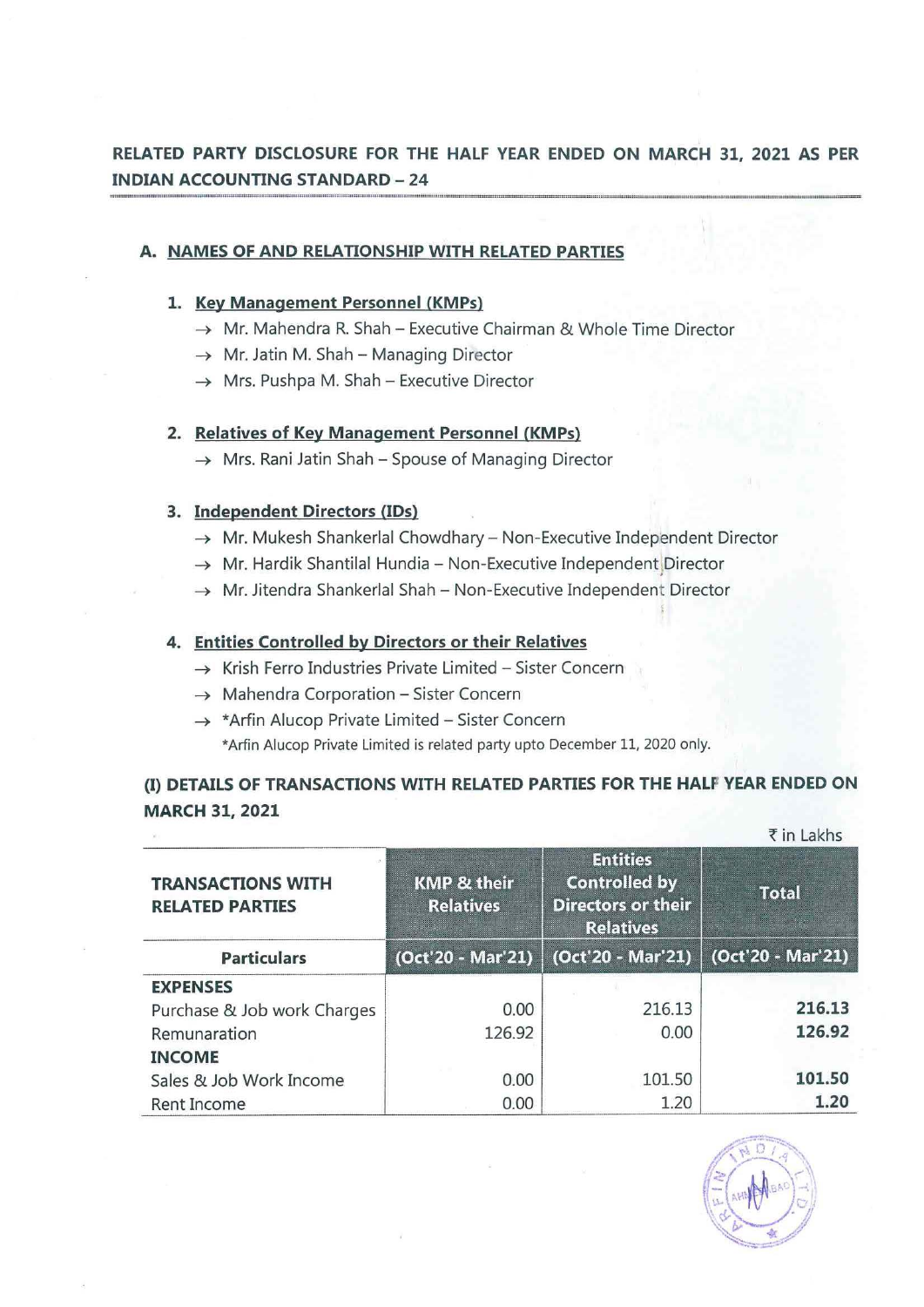# (II} **DETAILS OF RELATED PARTY WISE TRANSACTION FOR THE HALF YEAR ENDED ON MARCH 31, 2021**

|                                        | DISCLOSURE IN RESPECT OF RELATED PARTY WISE TRANSACTIONS | ₹ in Lakhs                  |
|----------------------------------------|----------------------------------------------------------|-----------------------------|
| <b>Particulars</b>                     |                                                          | (Oct'20 -<br><b>Mar'21)</b> |
| <b>EXPENSES</b>                        |                                                          |                             |
| <b>Purchase &amp; Job Work Charges</b> |                                                          |                             |
| Krish Ferro Industries Private Limited |                                                          | 165.46                      |
| Mahendra Corporation                   |                                                          | 26.21                       |
| Arfin Alucop Private Limited           |                                                          | 24.46                       |
|                                        | <b>Total</b>                                             | 216.13                      |
| Remuneration*                          |                                                          |                             |
| Mr. Mahendra R. Shah                   |                                                          | 43.22                       |
| Mr. Jatin M. Shah                      |                                                          | 43.22                       |
| Mrs. Pushpa M. Shah                    |                                                          | 25.36                       |
| Mrs. Rani J. Shah                      |                                                          | 15.12                       |
|                                        | <b>Total</b>                                             | 126.92                      |

\*The remuneration to the key managerial personnel does not include the provisions made for gratuity, as it is determined on actuarial basis for the Company as a whole.

| DISCLOSURE IN RESPECT OF RELATED PARTY WISE TRANSACTIONS | ₹ in Lakhs                  |
|----------------------------------------------------------|-----------------------------|
| <b>Particulars</b>                                       | (Oct'20 -<br><b>Mar'21)</b> |
| <b>INCOME</b>                                            |                             |
| Sales & Job work Charge                                  |                             |
| Arfin Alucop Private Limited                             | 0.00                        |
| Krish Ferro Industries Private Limited                   | 101.50                      |
| Mahendra Corporation                                     | 0.00                        |
| Total                                                    | 101.50                      |
| <b>Rent Income</b>                                       |                             |
| Mahendra Corporation                                     | 0.30                        |
| Krish Ferro Industries Private Limited                   | 0.90                        |
| <b>Total</b>                                             | 1.20                        |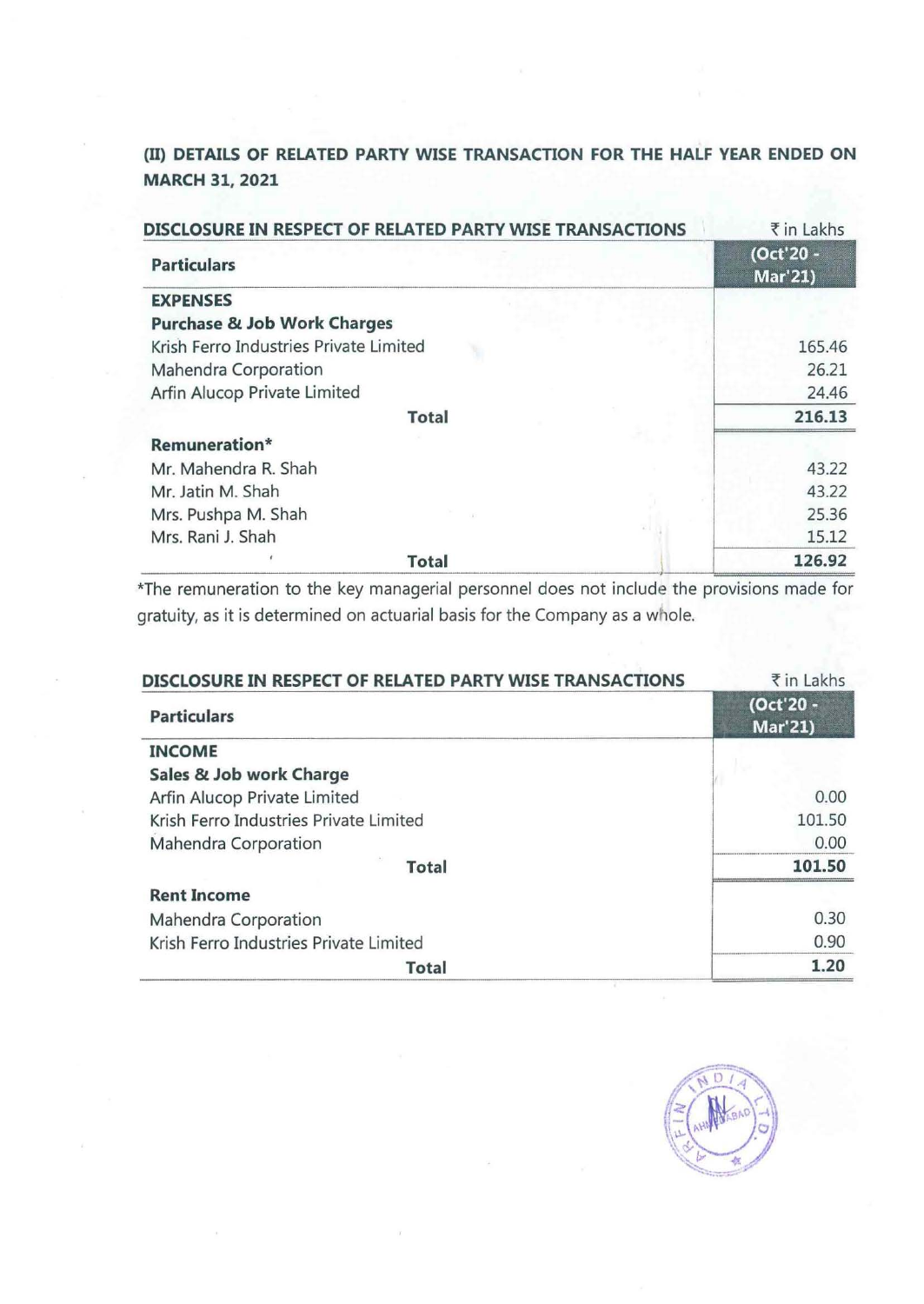### **B.** (I) **BALANCES RECEIVABLES I PAYABLES TO RELATED PARTIES**

|                                                        |                            |                            |                            | ₹ in Lakhs                 |
|--------------------------------------------------------|----------------------------|----------------------------|----------------------------|----------------------------|
| <b>BALANCES OUTSTANDING</b>                            | Payable                    |                            | <b>Receivable</b>          |                            |
| <b>Particulars</b>                                     | As at<br>March 31,<br>2021 | As at<br>March 31,<br>2020 | As at<br>March<br>31, 2021 | As at<br>March 31,<br>2020 |
| Key Management Personnel and their<br>Relatives        | 941.44                     | 628.63                     | 0.00                       | 0.00                       |
| Entities Controlled by Directors or their<br>Relatives | 112.43                     | 86.36                      | 0.00                       | 0.00                       |

#### **Note:** -

- (i) The above related party transactions have been reviewed periodically by the Board of Directors of the Company vis-à-vis the applicable provisions of the Companies Act, 2013, and justification of the rates being charged / terms thereof have also been approved.
- (ii) The details of guarantees and collaterals extended by the related parties in respect of borrowings of the Company have been given at the respective notes.

### **C.** (II) **PARTY WISE OUTSTANDING BALANCES**

|                                                                      |                                   |                            |                            | ₹ in Lakhs                 |
|----------------------------------------------------------------------|-----------------------------------|----------------------------|----------------------------|----------------------------|
| <b>PARTY WISE OUTSTANDING BALANCES</b>                               | Payable                           |                            | <b>Receivable</b>          |                            |
| <b>Particulars</b>                                                   | As at<br><b>March 31,</b><br>2021 | As at<br>March 31,<br>2020 | As at<br>March 31,<br>2021 | As at<br>March 31,<br>2020 |
| <b>KMPs &amp; THEIR RELATIVES</b>                                    |                                   |                            |                            |                            |
| Mr. Mahendra R. Shah                                                 | 494.71                            | 261.00                     | 0.00                       | 0.00                       |
| Mr. Jatin M. Shah                                                    | 261.47                            | 212.47                     | 0.00                       | 0.00                       |
| Mrs. Pushpa M. Shah                                                  | 185.25                            | 155.16                     | 0.00                       | 0.00                       |
| <b>Total</b>                                                         | 941.44                            | 628.63                     | 0.00                       | 0.00                       |
| <b>ENTITIES CONTROLLED BY DIRECTORS</b><br><b>OR THEIR RELATIVES</b> |                                   |                            |                            |                            |
| Arfin Alucop Private Limited                                         | 38.82                             | 0.00                       | 0.00                       | 0.00                       |
| Krish Ferro Industries Private Limited                               | 66.05                             | 79.23                      | 0.00                       | 0.00                       |
| Mahendra Corporation                                                 | 7.55                              | 7.13                       | 0.00                       | 0.00                       |
| <b>Total</b>                                                         | 112.43                            | 86.36                      | 0.00                       | 0.00                       |